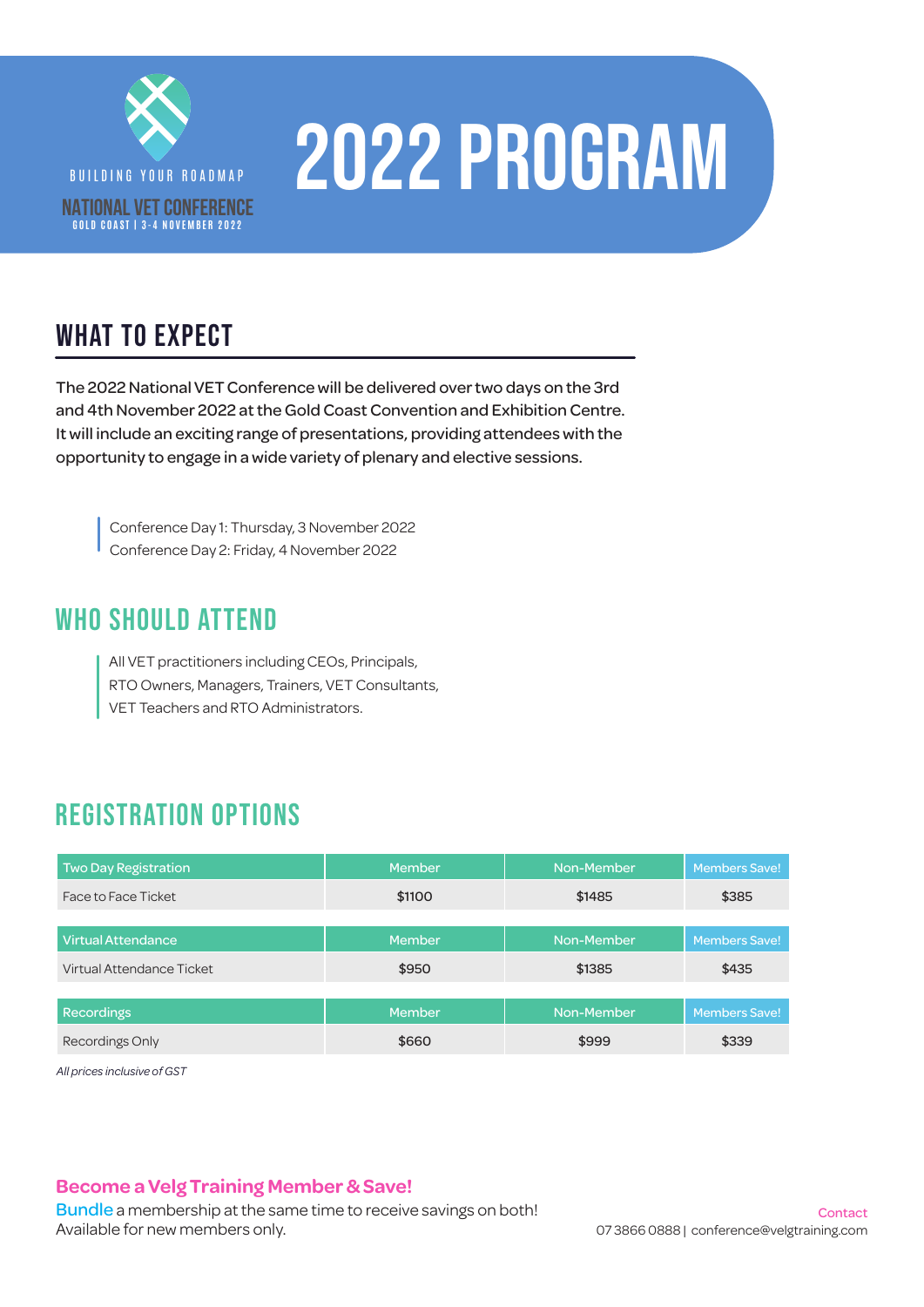## #2022nvc - day one

|                      | #2022NVC CONFERENCE PROGRAM DAY ONE<br>Thursday 3 November 2022                                             |                                                                                                    |                                                                                                    |                                                                                                               |  |  |  |
|----------------------|-------------------------------------------------------------------------------------------------------------|----------------------------------------------------------------------------------------------------|----------------------------------------------------------------------------------------------------|---------------------------------------------------------------------------------------------------------------|--|--|--|
| 7.00am               | Registration                                                                                                |                                                                                                    |                                                                                                    |                                                                                                               |  |  |  |
| 8.45am               | Official Open and Welcome                                                                                   |                                                                                                    |                                                                                                    |                                                                                                               |  |  |  |
| 9.00am               | Update from the Australian Skills Quality Authority<br>Saxon Rice - Chief Executive Officer, ASQA           |                                                                                                    |                                                                                                    |                                                                                                               |  |  |  |
| 9.45am               | Housekeeping and Message from our Platinum Sponsor                                                          |                                                                                                    |                                                                                                    |                                                                                                               |  |  |  |
| 10.00am              | Morning Tea & Networking                                                                                    |                                                                                                    |                                                                                                    |                                                                                                               |  |  |  |
| 10.40am -<br>12.10pm | <b>Compliance</b>                                                                                           | Hands On/Hands Up<br>(Training)                                                                    | <b>Deep Dive</b><br>(Administration)                                                               | <b>Digital/Online</b>                                                                                         |  |  |  |
|                      | Arena <sub>1A</sub><br>Working Towards Compliance:<br>How to not be scared of audits<br><b>David Garner</b> | Central A<br><b>Putting Creative Training</b><br>Techniques into Practice<br><b>Marc Ratcliffe</b> | <b>Central BC</b><br>Planning and Managing<br>Self-Assurance Activities<br>Angela McGregor         | Rooms 5, 6, 7<br>10 Quick-Fire Findings<br>from Research<br><b>Dr Deniese Cox</b>                             |  |  |  |
|                      | <b>Regulator/Government</b>                                                                                 | <b>Digital/Online</b>                                                                              | <b>Management</b>                                                                                  | <b>Assessment</b>                                                                                             |  |  |  |
|                      | Arena <sub>1</sub> A                                                                                        | Central A                                                                                          | <b>Central BC</b>                                                                                  | Rooms 5, 6, 7                                                                                                 |  |  |  |
| 12.20pm -<br>1.05pm  | TBC*<br><b>TBC</b>                                                                                          | Academic Integrity in<br>Online Learning<br><b>Natalie Oostergo</b>                                | Help Your RTO<br>Grow and Glow<br><b>Allison Miller</b>                                            | Implementing the Rules of<br>Evidence: A close look at issues<br>and how to avoid them<br><b>Coleen Rivas</b> |  |  |  |
| 1.05pm               | Networking Lunch                                                                                            |                                                                                                    |                                                                                                    |                                                                                                               |  |  |  |
|                      | <b>Administration</b>                                                                                       | <b>Training/Student</b><br><b>Engagement</b>                                                       | <b>Management</b>                                                                                  | <b>Digital/Online</b>                                                                                         |  |  |  |
| 2.10pm -<br>3.05pm   | Arena <sub>1</sub> A<br>Individual Support Needs:<br>Identifying and responding<br>Angela McGregor          | <b>Central A</b><br>10 Ways to Boost Your<br><b>Facilitation Skills</b><br><b>Jason Ash</b>        | <b>Central BC</b><br>Dynamic and Profitable<br>Financials<br><b>David Jepsen</b>                   | Rooms 5, 6, 7<br>The Big Shift - Designing for<br>Virtual Classrooms<br><b>Neil Von Heupt</b>                 |  |  |  |
|                      | <b>Digital/Online</b>                                                                                       | <b>Regulator/Government</b>                                                                        | <b>Training/Student</b><br><b>Engagement</b>                                                       | <b>Assessment</b>                                                                                             |  |  |  |
|                      | Arena <sub>1</sub> A                                                                                        | Central A                                                                                          | <b>Central BC</b>                                                                                  | Rooms 5, 6, 7                                                                                                 |  |  |  |
| 3.15pm -<br>4.00pm   | Top Trends in<br>Digital Learning<br><b>Kerri Buttery</b>                                                   | TBC*<br><b>TBC</b>                                                                                 | Ad-hoc Learning Design -<br>Lessons from 12 Years in<br>Instructional Design<br><b>Tony Kirton</b> | Playing your Key Assessment<br>Instruments  the Right Way<br><b>Melanie Alexandra</b>                         |  |  |  |
| 4.00pm               | Afternoon Tea & Networking                                                                                  |                                                                                                    |                                                                                                    |                                                                                                               |  |  |  |
|                      | <b>Freestyle Facilitation</b>                                                                               | <b>Freestyle Facilitation</b>                                                                      | <b>Freestyle Facilitation</b>                                                                      | <b>Freestyle Facilitation</b>                                                                                 |  |  |  |
|                      | Arena <sub>1</sub> A                                                                                        | Central A                                                                                          | <b>Central BC</b>                                                                                  | Rooms 5, 6, 7                                                                                                 |  |  |  |
| 4.30pm -<br>5.15pm   | Let's talk about<br>Compliance<br><b>David Garner</b>                                                       | Let's Talk About<br>Training<br><b>Marc Ratcliffe</b>                                              | Let's Talk About<br>Administration<br>Angela McGregor                                              | Let's Talk About<br>Assessment<br><b>Melanie Alexandra</b>                                                    |  |  |  |
| 5.30pm -<br>8.30pm   | <b>WELCOME FUNCTION!</b>                                                                                    |                                                                                                    |                                                                                                    |                                                                                                               |  |  |  |